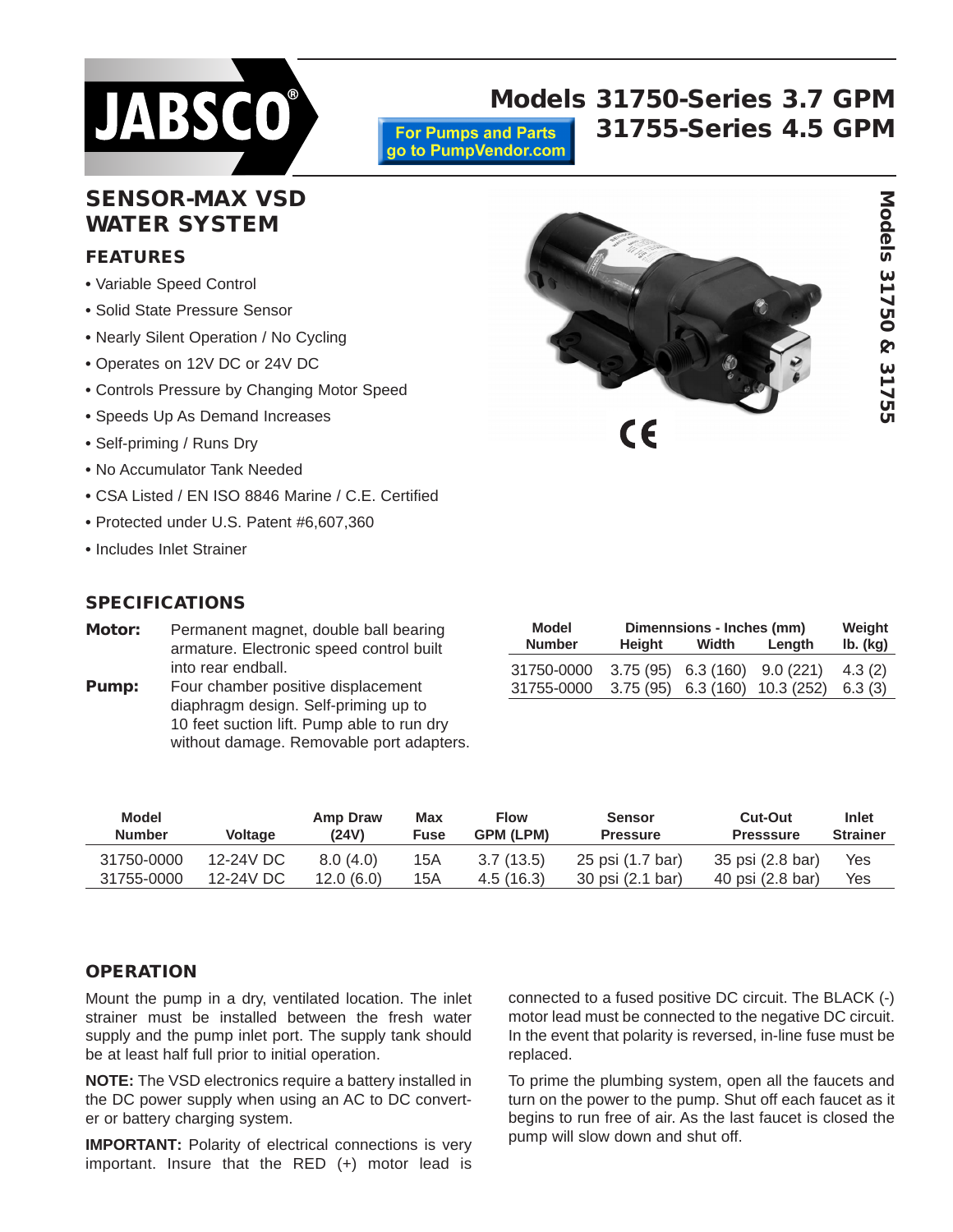



## **INSTALLATION**

## **STEP 1**

Remove the shipping plugs from the pump ports. Some water from factory testing may spill out.

## **STEP 2**

Install stainer on inlet A and port adapter on outlet B. Firmly push slide clips C forward to lock strainer and port adapter in place. Install port adapter to strainer inlet (not shown) and firmly push slide clip forward to lock port adapter.

## **STEP 3**

Push the 4 rubber grommets into base plate mounting holes.

## **STEP 4**

Mount pump horizontally, or vertically with the pump head lower than the motor. Any plumbing leak should not drip on the motor.

## **STEP 5**

3/4" ID hose may be used (preferably braided or reinforced) to isolate pump from plumbing system. 1/2" ID hose may be used on 3.7 GPM model. Use hose clamps on hose barb connector and strainer if applicable.

## **STEP 6 (OPTION)**

Install the 40 mesh in-line strainer in an accessible location between the supply and the pump inlet A.



## **WIRING**

The Automatic Variable Speed Motor Driven Pumps will operate in either a 12 or 24V DC battery system. The unique electronics adjust the voltage and current to the motor as needed.

## **STEP 1**

Use 14 AWG stranded wire to 15 feet, 12 AWG to 30 feet from distribution panel or power source.

## **STEP 2**

Install a 15 amp rated on-off switch on the positive (+) lead from the power source.

## **STEP 3**

Use a 15A fuse breaker in the circuit at the distribution panel.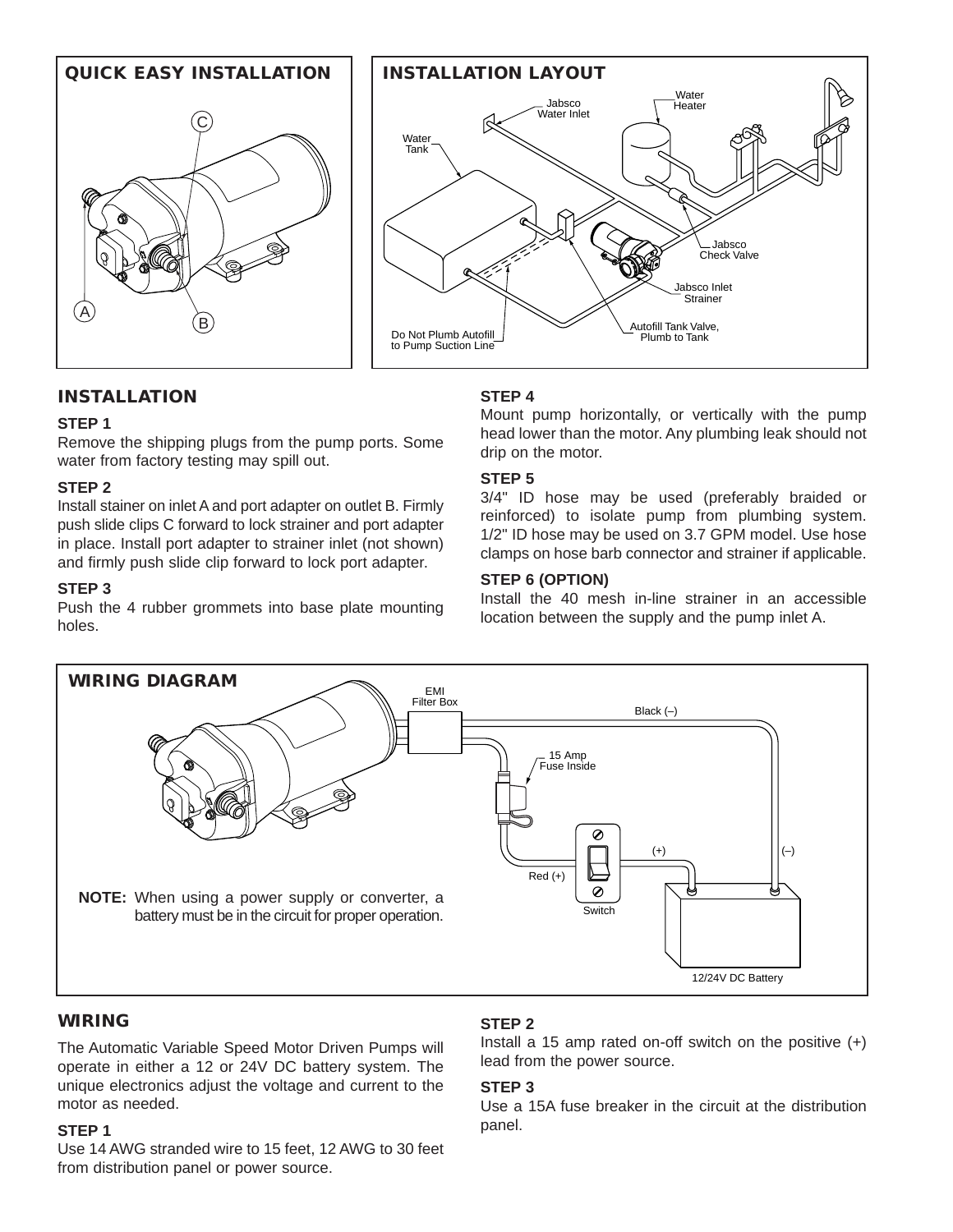

## **PARTS LIST**

|     |                                      | Model #31750       | Model #31755       |  |
|-----|--------------------------------------|--------------------|--------------------|--|
| Key | <b>Description</b>                   | <b>Part Number</b> | <b>Part Number</b> |  |
| 0   | Service Kit*                         | 18920-9053         | 18920-9053         |  |
|     | Upper Housing with Sensor Housing    | 18910-4027         | 18910-4028         |  |
| 2   | <b>Check Valve Assembly</b>          | 18911-7030         | 18911-7030         |  |
| 3   | Diaphragm Assembly (includes screws) | 18912-3040         | 18912-3040         |  |
| 4   | Lower Housing Assembly               | 18915-9002         | 18915-9002         |  |
| 5   | Motors with Sensor                   | 18919-0128         | 18919-0127         |  |
|     | Pump Head Assembly                   | 18914-6037         | 18914-6038         |  |
| 8   | Side Clips (pair)                    | 30648-1000         | 30648-1000         |  |

\* Service Kit includes #2, #3, #8 and drive cam assembly.

## **DISASSEMBLE**

#### **Pressure Sensor**

1. Remove cover (1a) and lift up clip to unplug the sensor (not shown). Remove sensor housing.

#### **Upper Housing**

- 2. Loosen but do not remove the four pump head screws and carefully remove the upper housing assembly (1b).
- 3. Inspect the B/F valve in center behind sensor for debris.
- 4. Change the four ferrules sealing the screws.

#### **Check Valve Assembly**

- 5. Inspect the valve flappers for debris and resilience.
- 6. Replace if necessary.

#### **Lower Housing, Diaphragm, Motor**

- 7. Remove mounting feet to expose notches. Rotate the lower housing (4) so notch opening exposes set screw that holds bearing housing to motor shaft.
- 8. Loosen the set screw with an 1/8" Allen wrench inserted through the notch opening. Finally, slide lower housing (4) off motor shaft.
- 9. Remove four piston screws from cam bearing assembly using a Phillips screw driver and pull apart cam bearing assembly from inner pistons.

### **Motor Cont'd**

10. Test motor by carefully connecting red wire to positive (+) and black wire to negative ground (-) of a 12 or 24V DC battery. Motor will run full speed and slow as sensor is brought closer to magnet's south pole. Replace if necessary.

## **REASSEMBLE**

#### **Motor**

1. Assemble lower housing assembly (4) to motor. (Follow steps 4 to 10)

### **Diaphragm**

2. Diaphragm (3) and lower housing (4) are assembled in this way:

- Four black inner piston facing stem up on a flat surface, diaphragm flat side up with piston stems through diaphragm.
- White outer piston must be folded to insert into lower housing, flat side up.
- Hex stem of inner pistons must align with hex holes in outer pistons.
- Outer pistons must be aligned with alignment slots on the cam bearing assembly.
- Drive each Phillips head screw partially tight, carefully center each piston in its quadrant, and then tighten the screws securely (18 in. lbs. torque).

#### **Lower Housing**

3. Attach lower housing to motor shaft by aligning indention in shaft with set screw. Set screw must align with the shaft indentation or major damage, poor performance, or high amp draw may result.

## **Upper Housing, Check Valves**

- 4. View the inside of the upper housing (1) and seat the four ferrules in the pump head screw recesses.
- 5. Carefully seat the O-ring in the check valve assembly (O-ring must not slip out of the check valve recess).
- 6. Install check valve assembly into upper housing, pressing firmly. Start the four pump head screws, turning by hand through the ferrule seals, then push through about 1 1/2".
- 7. Assembly on to lower housing (4), align four screws to motor by rotating lower housing if necessary to align feet.
- 8. Tighten pump head screws evenly to a water-tight 30 in. lbs. torque.

#### **Pressure Sensor**

- 9. Place sensor housing (1a) and sealing disk against upper housing (1b), insert screws and take care not to cross thread or strip out threads in upper housing.
- 10. Slide the sensor under the clip on the sensor housing and install the cover.